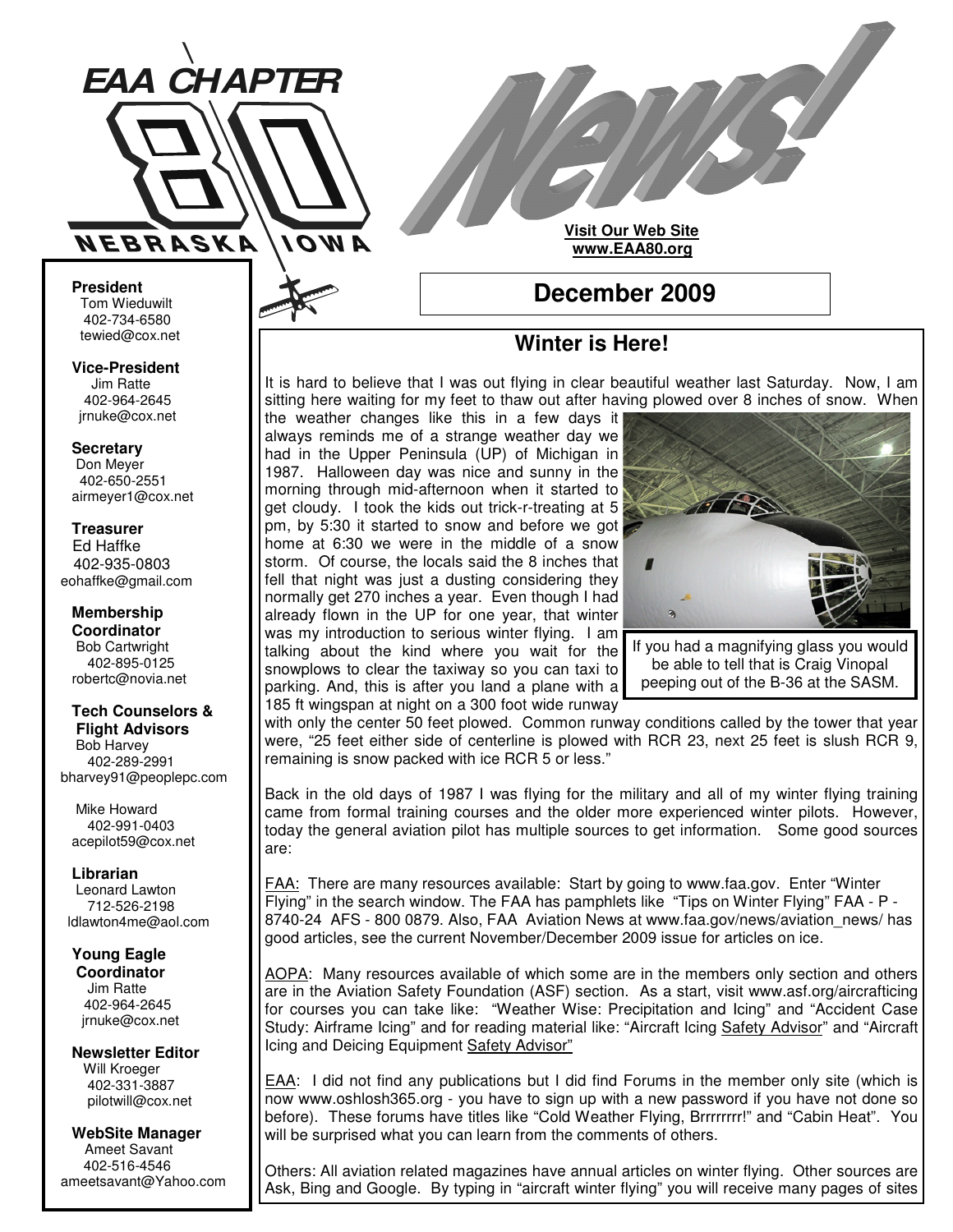to visit. Many have good material.

Bottom Line: Winter operations are different than summer operations. Now is the time to learn or refresh your winter flying knowledge before strapping on your trusty airplane and taking to the cold skies. Any source is better than learning by trail and error (unless your source is your know-it-all brotherin-law who thinks deicing is "da icing" on a cake).

Will

# **Jecember Meeting Time & Location**

**Annual Christmas Party** at Piccolo's - 2202 South 20th St Omaha, NE. Party timeline is: 6-7 social; 7-8 dinner; 8-9 program. We will introduce the new Chapter Officers, have a Cash bar, Poinsettias for the ladies, music and raffle prizes. I will see you there If you signed up. Otherwise I will see you at the January meeting.

|         | <b>EVENTS:</b> $(B)$ - Breakfast $/(L)$ - Lunch |           |
|---------|-------------------------------------------------|-----------|
| 1st Sat | Chapter 1055 (B) (0800-1000)                    | York, NE  |
| 3rd Sat | Chapter 569 (B) (0800-1000)                     | Crete, NE |
| 19 Dec  | Chapter 88 Young Eagles Event                   | Derby, KS |
|         | (In case you want to fly more kids)             |           |

*YOUNG EAGLES — We are done for the year after flying 534 Young Eagles. A Big Thanks to the Chapter members who helped as pilots and ground crew. A Special Thanks to Jim Ratte for running the local program and to Kathy Callahan for bringing our program into the 21st century. We would not have flown the number of kids we did without her web based scheduling system.*

**2010 calendars are in! See Don Meyer at the meeting if you ordered one.**

**FLY-OUT** - look for words about a fly-out sometime in early January.

### **HOMEBUILDING GUIDANCE RELEASED BY FAA**

After a lengthy wait and more than a bit of hand-wringing on the part of builders and kit manufacturers, the FAA has finally published Advisory Circular 20-27G, which forms the approval basis for experimental/amateur-built aircraft. In the preamble, the FAA says that "This AC is not mandatory and does not constitute a regulation. This AC describes an acceptable means, but not the only means, to comply certification and operation requirements of amateur-built aircraft." However, virtually all Designated Airworthiness Representatives and FAA inspectors look to the AC for guidance. (From AvWeb 12-Oct-09)



Strategic Air & Space Museum (SASM) Interim Director Evonne Williams welcomes Chapter 80 members and guests to the museum for our November meeting.



Harlan Hain gave a short presentation before cutting the members loose to look at all, and to crawl through several, aircraft at the museum.

The flight suit hanging on the podium was provided by Will Kroeger. (Yes, I once was that small, but I believe it has shrunk somewhat in the last 20 years.)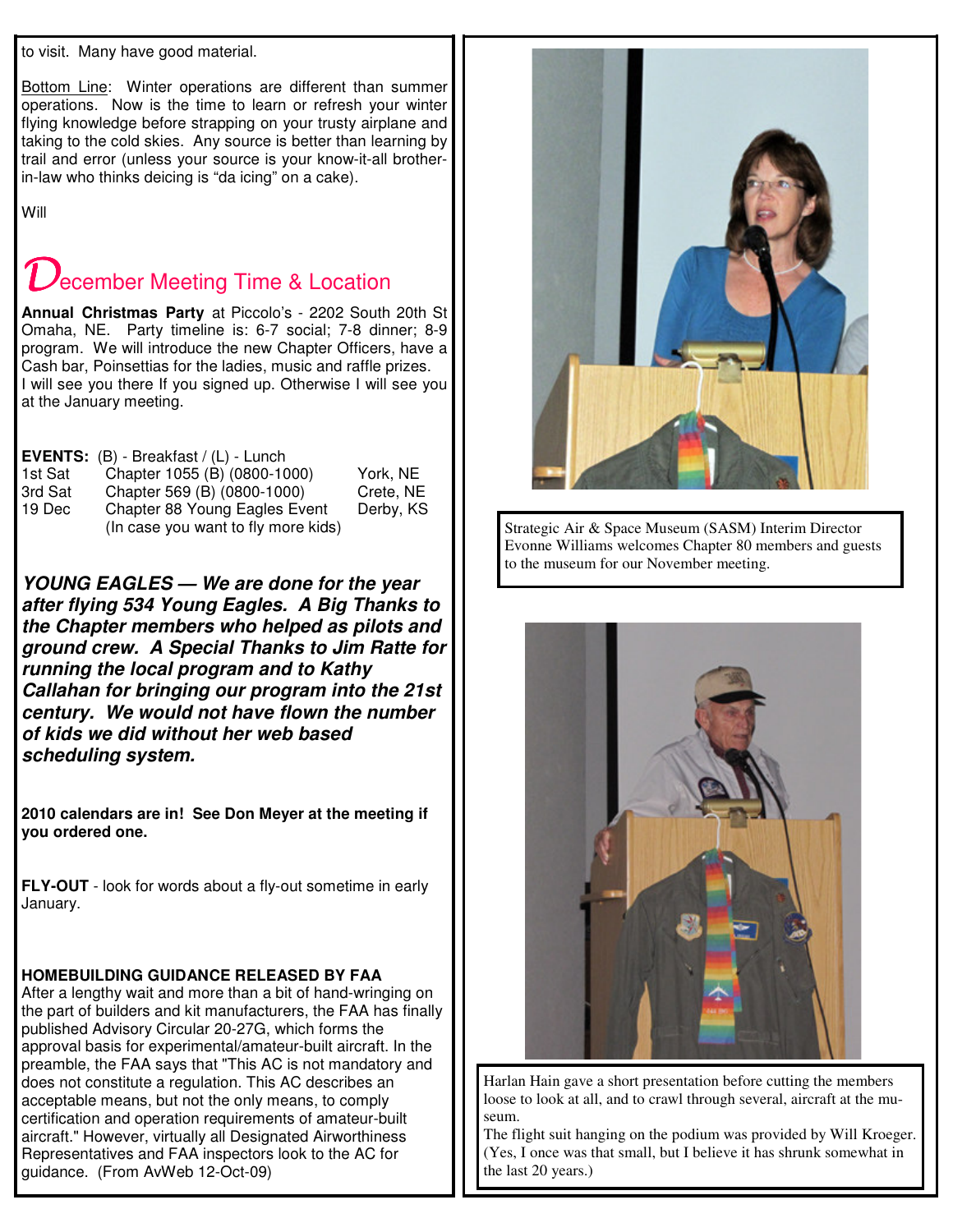## *EAA Chapter 80*

#### November 9, 2009 *Official Meeting Minutes*

The meeting was called to order by President Tom Wieduwilt at 6:30 PM. Meeting was held at the Strategic Air & Space Museum, Ashland, NE.

- Tom Wieduwilt, President
- Jim Ratte, Vice President,
- Don Meyer, Secretary
- Ed Haffke, Treasurer

**Guest:**

• 15 plus in attendance.

#### **Treasurers Report**:

- Operating Account: \$2,292.30, Money Market Account \$4,825.38, CD Balance: \$2,990.81. Total Cash Assets:
- \$10,108.49. These are October numbers, none available for November.

#### **Meeting Minutes**:

• A motion was made and passed to accept the previous month's minutes.

#### **Young Eagles:**

- 481 YE flown, a record number for our chapter.
- Next event at Millard, NE on November 14<sup>th</sup>.

#### **Builder's Reports**:

- TW RV-6, waiting for inspection to be complete..
- **Tech Counselor / Flight Advisor:**
	- None.

#### **Fly-Out Report:**

• New Years Flyout, Jan. 2 or 3, 2010

#### **Old Business**

- Officer nominations:
	- o Jim Ratte President
	- o Bill Stromenger Vice President
	- o Don Meyer Secretary
	- o Ed Haffke Treasure

Above officers elected to office for 2010.

#### **New Business:**

• None.

#### **Librarian Report:**

• None

#### **Membership Report:**

• None

#### **Tool Report:**

- Engine hoist in Ronye McKay's hanger
- Trailer: AHQ
- Scales: TW
- Jacks: Ron Wood
- Brake Bleeding Set: Ron Wood
- Grills: At AHQ

#### **Web Site:**

• www.eaa80.org

#### **Program:**

• Interim Director, Evonne Williams and Curator, Brian York welcomed us to the Strategic Air & Space Museum. Chapter 80 was invited to enjoy the museum facilities free of charge for providing YE flights for the attendees of the museums summer camps. Our chapter members gave presentations on their experiences flying the B-52, SR-71 and B-36. A very enjoyable experience.

Meeting adjourned.

Don Meyer Secretary

**There are still a lot of good flying days left in the year.** Call Ron Wood if you need a plane to fly or are looking for a less expensive way to fly. He is selling his Cessna 150 for \$17,000. Contact him at 402-333-7160 or rwood90641@aol. com